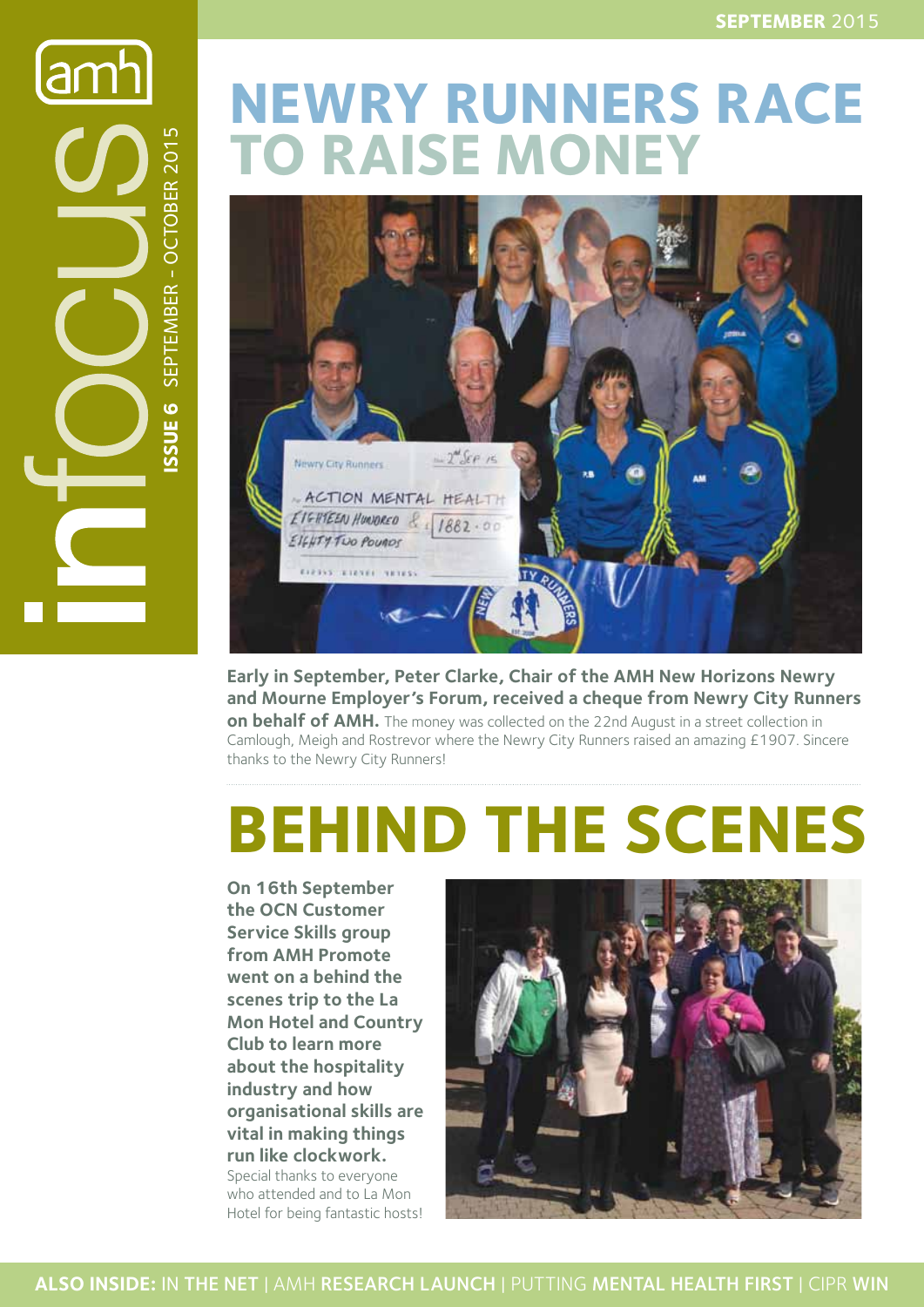# **SEPTEMBER** 2015



**Thank you to everyone who helped to raise an incredible £1698.62 from our Football Tournament in Newry.** The football tournament was organised in partnership with PIPS to raise awareness of poor mental health, suicide and self-harm in young men. In the picture left to right, Vincent Doherty AMH, Laura Mc Guigan PIPS Newry & Mourne and Roslyn Young AMH.

## **IN THE NET PUTTING MENTAL HEALTH FIRST**



**AMH MensSana and Protect Life Project Workers, Heather Robinson and Cherith Edgar, delivered Mental Health First Aid over four evening sessions to 25 participants from the Newry & Mourne Area.** Thank you to everyone who became a Mental Health First Aid Carer and for being so enthusiastic throughout every session! Certificates were presented by AMH New Horizons Service Manager Mr Brian Hughes. Congratulations to all of you!

# **OCTOBER** 2015 **AMH MENTAL HEALTH RESEARCH LAUNCHES IN STORMONT**

**In early October we launched our new research in Stormont to raise awareness of the challenges facing mental health service provision in Northern Ireland.** The research, which sought the views of service users, providers and carers in regards to the provision of local mental health facilities, highlighted a number of serious financial pitfalls in the current healthcare system which is compromising the wellbeing of mental health patients. In attendance were MLAs Fearghal McKinney (sponsor) and Maeve McLaughlin along with service users Brenda Kerr and Paul Greer, Marie Grattan (Cause), David Babington (AMH), Dr Gavin Davidson (QUB), Dr George Wilson (QUB), Paul Greer and Dr Lorna Montgomery (QUB). The report can be downloaded from: www.amh.org.uk/wp-content/ uploads/2010/06/AMH-Study-Final-version-inc-cover.pdf

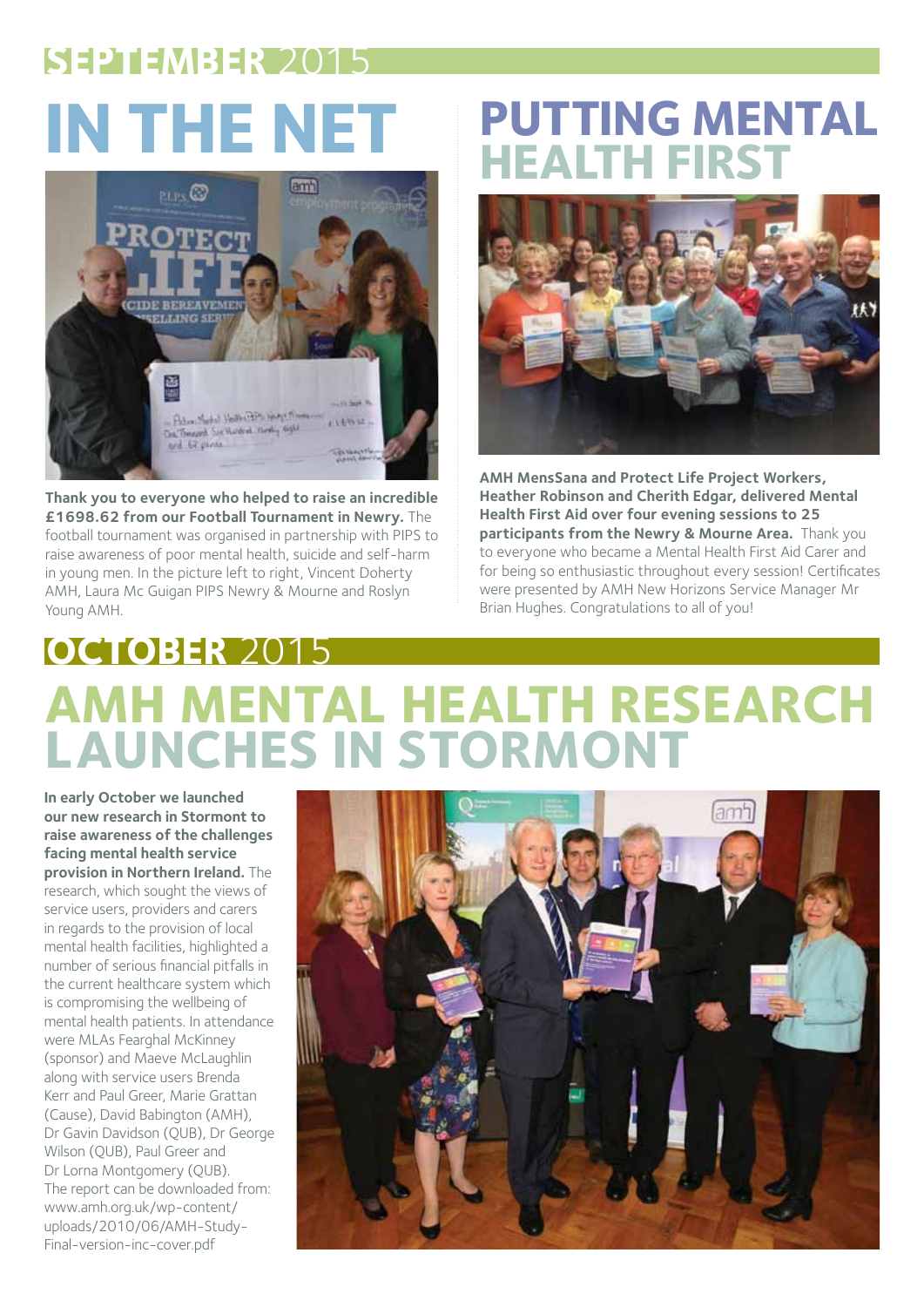## **OCTOBER** 2015 **CYCLISTS RAISE OVER £4,500 FOR AMH**

**On Sunday 4th October, a record number of cycling enthusiasts from across Northern Ireland got on their bikes to raise funds for AMH by taking part in our annual 55 mile Granite Challenge.** Marking the week of World Mental Health Day, hundreds of participants bravely embarked on the long distance cycle which started at our New Horizons Service in Downpatrick, before travelling through the scenic surroundings of the Mourne Mountains and returning back home to basecamp. We would like to thank everyone involved in making this year's Granite Challenge our most successful yet, with an incredible £4,579.30 being raised to further help our mission to provide life-changing services to those living with mental ill-health throughout Northern Ireland.





# **AMH WIN COVETED CIPR AWARD**

**On Friday 23rd October, The AMH Comms Team won Best Integrated Campaign for our #12cutsofchristmas campaign at the annual CIPR PRide Awards in the Culloden Hotel.** The calibre of candidates was extremely high, so it is a huge achievement for a small in-house team in the voluntary sector like ours to win against the big agencies in such a competitive category. Well done team! Pictured are Tricia Browne, Communications Manager, and Callum Clark, Events Officer.

#### **WILSON GROUP RAIS OVER £11K FOR AMH**



**The healthcare division of Wilson Group, one of Northern Ireland's leading nursing home providers, property developers and construction groups, presented us with an incredible cheque for £11,634.04 as the final**  fundraising total of our successful charity partnership. Chief Executive of Wilson Group, Desmond Wilson said: "In our profession, mental ill-health is something we come across every day, which is why we are extremely passionate about promoting positive wellbeing and breaking down the barriers of social stigmatisation that people with a condition can unfortunately experience. For this reason, we are delighted to have played a part in not only helping to raise funds for Action Mental Health, but also bring awareness to the mental health issues that thousands of people across Northern Ireland face and open it up for discussion."

#### **PORTADOWN TURNS PURPLE FOR WORLD MENTAL HEALTH DAY**



**AMH MensSana would like to say thank you to the Lord Mayor of Portadown and a variety of local businesses, who showed their support for World Mental Health Day by turning Portadown Purple on 7th October. The town looked fantastic!**